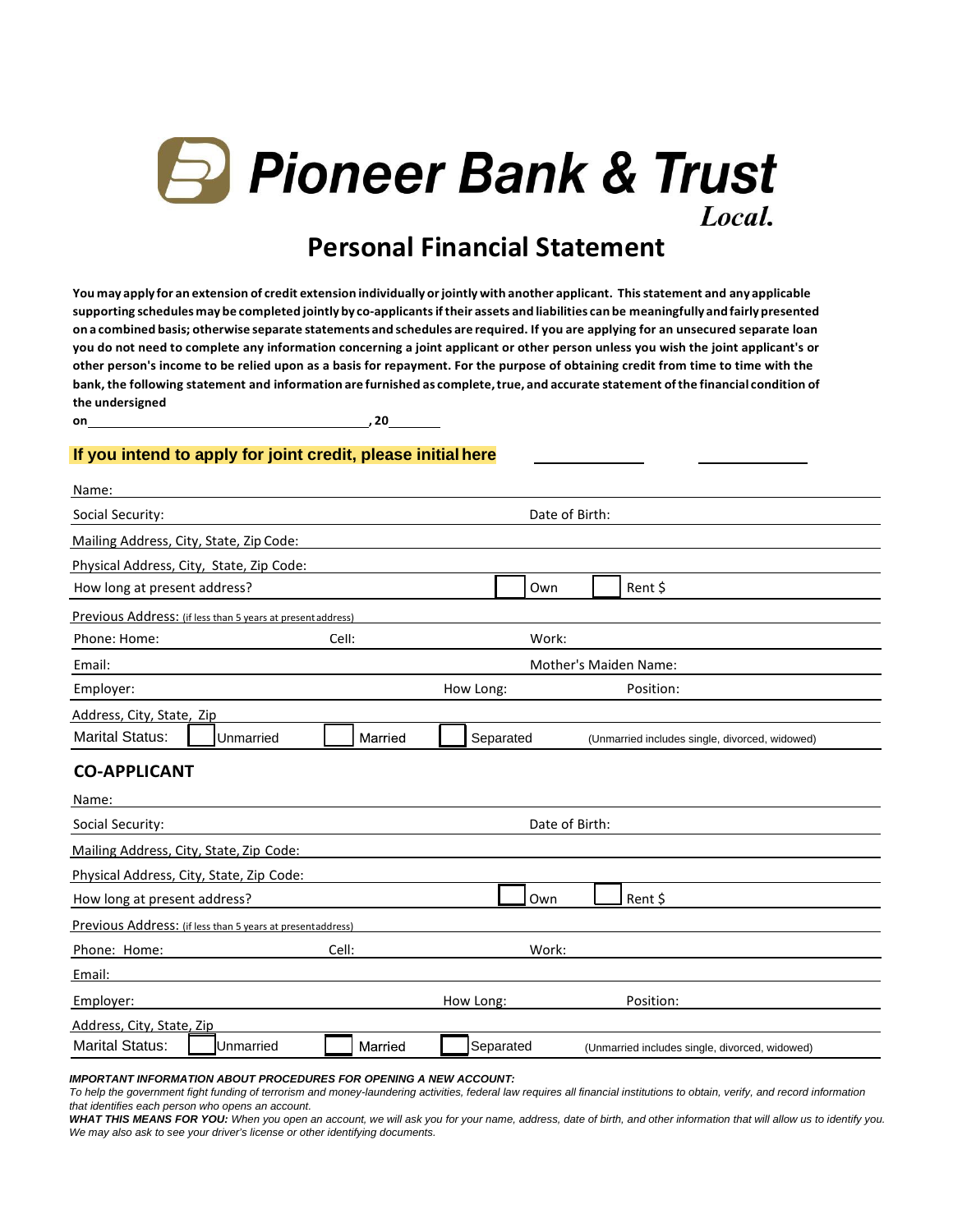#### **ASSETS & LIABILITIES**

| <b>CURRENT ASSETS</b>                         | <b>AMOUNT</b>  | <b>CURRENT LIABILITIES</b>                         | <b>AMOUNT</b>        |
|-----------------------------------------------|----------------|----------------------------------------------------|----------------------|
| Money Owed to You by Others (SCHEDULE 1)      | \$<br>0        | Mortgages or Liens on Real Estate (SCHEDULE 6)     | \$<br>$\overline{0}$ |
| Securities & Retirement Accounts (SCHEDULE 2) | \$<br>$\Omega$ | Installment Contracts Payable (SCHEDULE 7)         | \$<br>$\overline{0}$ |
| Cash Value of Life Insurance (SCHEDULE 3)     | \$<br>0        | Revolving Loan Balances (SCHEDULE 8)               | \$<br>$\overline{0}$ |
| Real Estate Owned (SCHEDULE 4)                | \$<br>0        | Loans on Life Insurance (Schedule 3)               | \$<br>$\overline{0}$ |
| Vehicles & Equipment (SCHEDULE 5)             | \$<br>0        | Income Taxes Payable                               |                      |
| Cash in Pioneer Bank & Trust                  | \$             |                                                    | \$                   |
| Cash in Other Banks (Detail)                  |                | <b>Other Taxes Payable</b>                         | \$                   |
|                                               | \$             |                                                    | \$                   |
|                                               | \$             | <b>Other Liabilities (Detail)</b>                  |                      |
|                                               | \$             |                                                    | \$                   |
|                                               | \$             |                                                    | \$                   |
| <b>Personal Property</b>                      | \$             |                                                    | \$                   |
|                                               | \$             |                                                    | \$                   |
| Other Assets (Detail)                         |                |                                                    | \$                   |
|                                               | \$             | <b>TOTAL LIABILITIES</b>                           | \$<br>0              |
|                                               | \$             | NET WORTH (Total Assets less Total Liabilities) \$ | 0                    |
| <b>TOTAL ASSETS</b>                           | \$<br>0        | <b>TOTAL LIABILITIES AND NET WORTH</b>             | Ŝ.<br>0              |

#### **Annual Income**

|                                                                                                               | <b>APPLICANT</b> | <b>CO APPLICANT</b> |
|---------------------------------------------------------------------------------------------------------------|------------------|---------------------|
| Salary                                                                                                        | \$               | \$                  |
| Distribution from S-Corp/Partnership                                                                          | \$               | \$                  |
| Commissions                                                                                                   | \$               | Ś                   |
| <b>Dividends</b>                                                                                              |                  |                     |
|                                                                                                               | \$               |                     |
| Interest                                                                                                      | Ś                |                     |
| Rental Income                                                                                                 | \$               | Ś                   |
| Income from Alimony, Child Support, or Maintenance (you need not show<br>this unless you wish to consider it) | \$               | Ś                   |
| Other (Detail)                                                                                                |                  |                     |
|                                                                                                               | \$               | \$                  |
| <b>TOTAL INCOME</b>                                                                                           |                  | 0                   |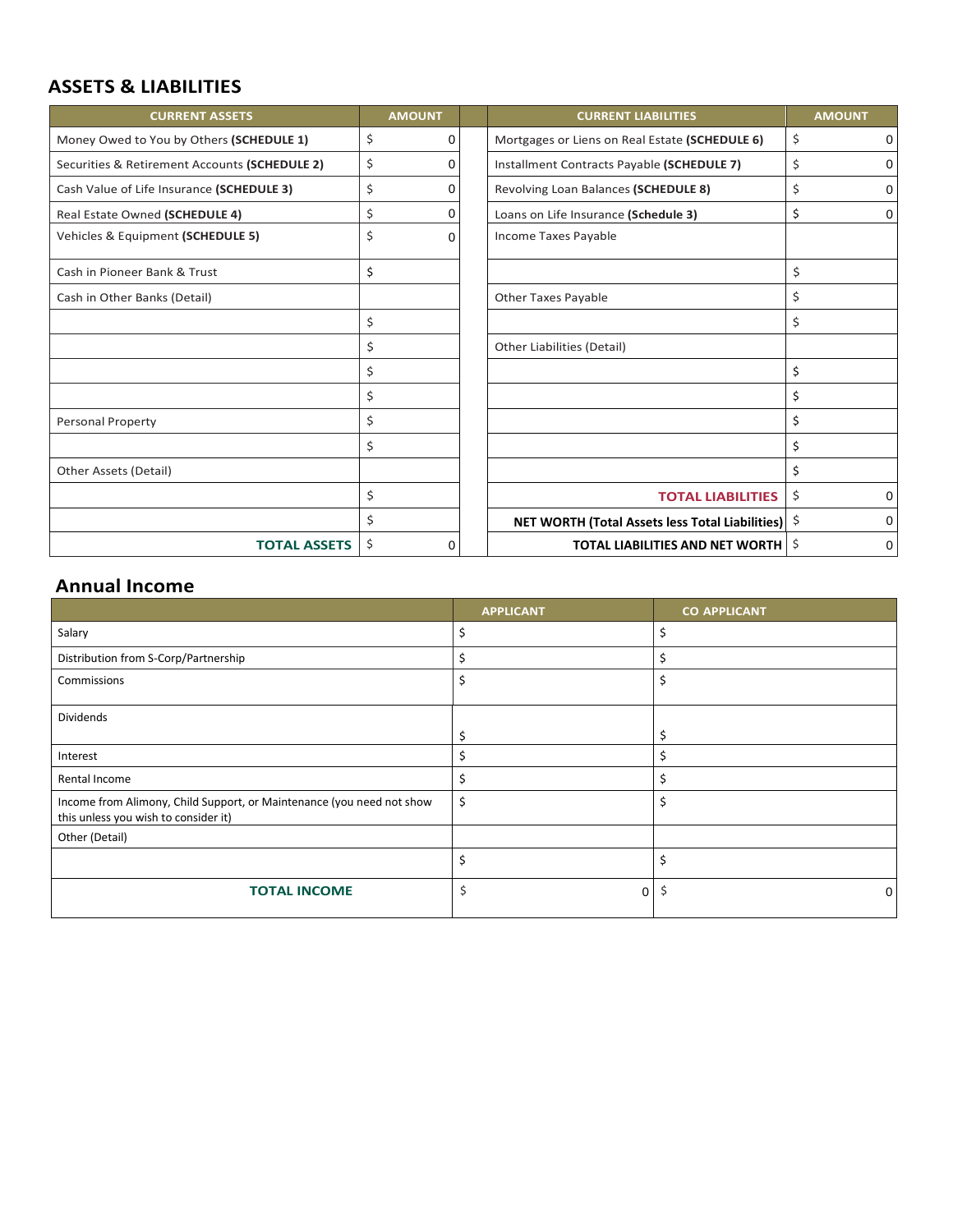## **SCHEDULE 1 – Money Owed to You by Others**

| <b>NAME OF DEBTOR</b> | <b>OWED TO</b> | <b>COLLATERAL</b> | <b>HOW PAYABLE</b> | <b>MATURITY DATE</b> | <b>UNPAID BALANCE</b> |
|-----------------------|----------------|-------------------|--------------------|----------------------|-----------------------|
|                       |                |                   | Per                |                      |                       |
|                       |                |                   | Per                |                      |                       |
|                       |                |                   | Per                |                      |                       |
|                       |                |                   |                    | <b>TOTAL</b>         |                       |

#### **SCHEDULE 2 – Securities & Retirement Accounts**

| <b>DESCRIPTION</b> | <b>WHERE HELD</b> | <b>LISTED OR</b><br><b>UNLISTED</b> | <b>ACCOUNT BALANCE/</b><br><b>MARKET VALUE</b> |
|--------------------|-------------------|-------------------------------------|------------------------------------------------|
|                    |                   |                                     |                                                |
|                    |                   |                                     |                                                |
|                    |                   |                                     |                                                |
|                    |                   |                                     |                                                |
|                    |                   |                                     |                                                |
|                    |                   |                                     |                                                |
|                    |                   | <b>TOTAL</b>                        |                                                |

#### **SCHEDULE 3 – Life Insurance**

| <b>INSURED</b> | <b>INSURANCE COMPANY</b> | <b>BENEFICIARY</b> | <b>FACE VALUE</b> | <b>CASH VALUE</b> | <b>LOANS</b> |
|----------------|--------------------------|--------------------|-------------------|-------------------|--------------|
|                |                          |                    |                   |                   |              |
|                |                          |                    |                   |                   |              |
|                |                          |                    |                   |                   |              |
|                |                          |                    |                   |                   |              |
|                |                          |                    |                   |                   |              |
|                |                          |                    | <b>TOTAL</b>      |                   |              |

#### **SCHEDULE 4 – Real Estate Owned**

| <b>ADDRESS AND TYPE OF PROPERTY</b> | <b>TITLE IN NAME(S)</b> | MONTHY INCOME | <b>COST YEAR</b><br><b>AQUIRED</b> | <b>AMOUNT OF</b><br><b>INSURANCE</b> | <b>MARKET VALUE</b> |
|-------------------------------------|-------------------------|---------------|------------------------------------|--------------------------------------|---------------------|
|                                     |                         | \$            | \$                                 |                                      | $\zeta$             |
|                                     |                         |               | Year                               |                                      |                     |
|                                     |                         | \$            | \$                                 |                                      | $\zeta$             |
|                                     |                         |               | Year                               |                                      |                     |
|                                     |                         | \$            | \$                                 |                                      | \$                  |
|                                     |                         |               | Year                               |                                      |                     |
|                                     |                         | \$            | \$                                 |                                      | $\zeta$             |
|                                     |                         |               | Year                               |                                      |                     |
|                                     |                         | \$            | \$                                 |                                      | \$                  |
|                                     |                         |               | Year                               |                                      |                     |
|                                     |                         | \$            | \$                                 |                                      | \$                  |
|                                     |                         |               | Year                               |                                      |                     |
|                                     |                         |               |                                    | <b>TOTAL</b> \$                      | $\mathbf 0$         |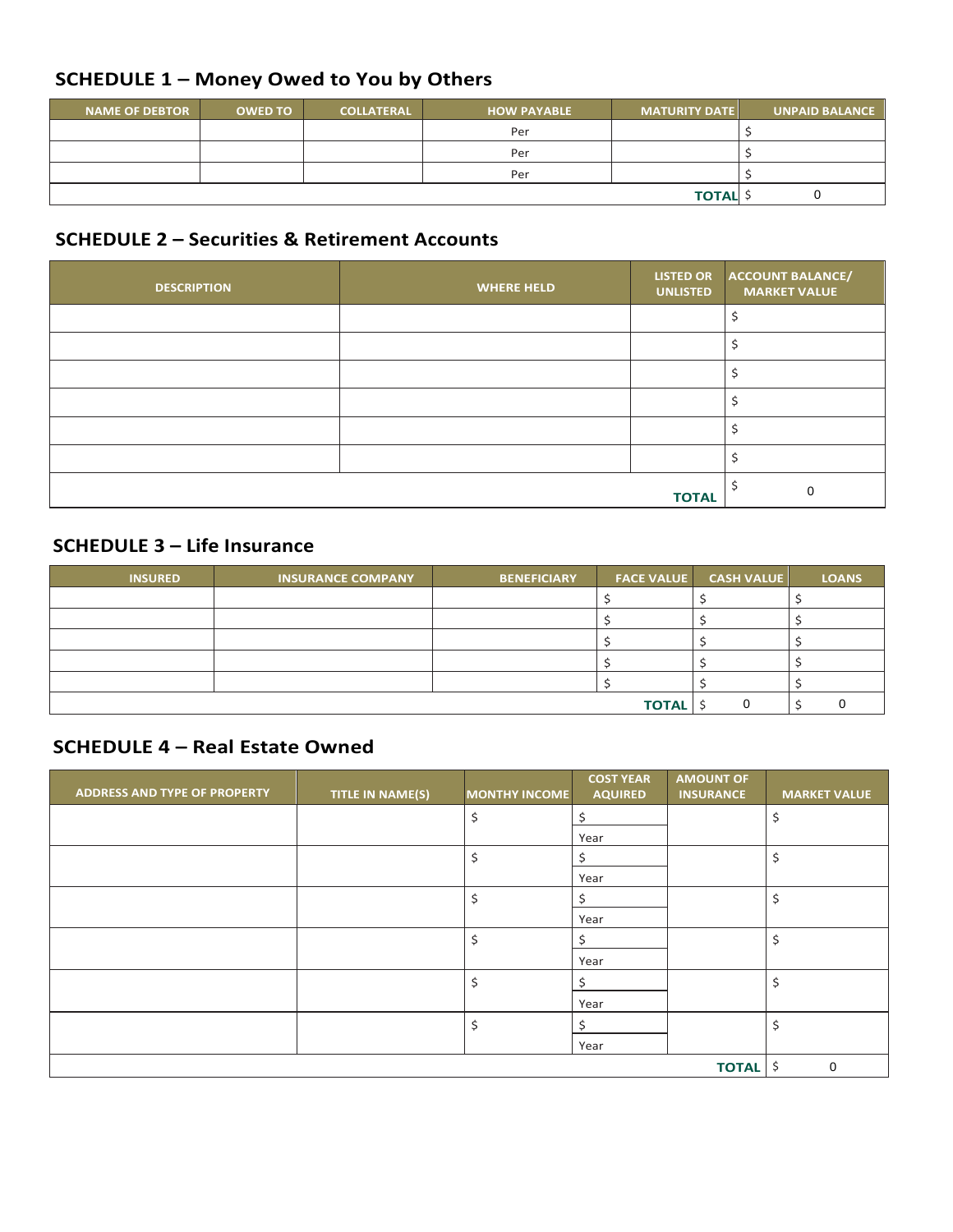#### **SCHEDULE 5 – Vehicles & Equipment**

| <b>DESCRIPTION</b> | <b>OWNER(S)</b> | <b>LIENHOLDER</b> | <b>COST</b>     | <b>MARKET</b><br><b>VALUE</b> |
|--------------------|-----------------|-------------------|-----------------|-------------------------------|
|                    |                 |                   |                 |                               |
|                    |                 |                   |                 |                               |
|                    |                 |                   |                 |                               |
|                    |                 |                   | ১               |                               |
|                    |                 |                   |                 |                               |
|                    |                 |                   |                 |                               |
|                    |                 |                   | ∍               |                               |
|                    |                 |                   |                 |                               |
|                    |                 |                   | <b>TOTAL</b> \$ | $\Omega$                      |

## **SCHEDULE 6 – Mortgages or Liens on Real Estate**

| <b>TO WHOM PAYABLE</b> | <b>HOW PAYABLE</b> | <b>MATURITY DATE INTEREST RATE</b> |              | <b>UNPAID BALANCE</b> |
|------------------------|--------------------|------------------------------------|--------------|-----------------------|
|                        | Per                |                                    | 0.00         |                       |
|                        | Per                |                                    |              |                       |
|                        | Per                |                                    |              |                       |
|                        | Per                |                                    |              |                       |
|                        | Per                |                                    |              |                       |
|                        |                    |                                    | <b>TOTAL</b> |                       |

#### **SCHEDULE 7 – Installment Loans**

| <b>CREDITOR NAME</b> | <b>LOAN</b><br><b>NUMBER</b> | <b>COLLATERAL</b> | <b>INTEREST</b><br><b>RATE</b> |        | <b>PAYMENT</b><br><b>TERMS</b> | <b>UNPAID</b><br><b>BALANCE</b> |
|----------------------|------------------------------|-------------------|--------------------------------|--------|--------------------------------|---------------------------------|
|                      |                              |                   | 0.00                           | ₼<br>Φ | Per                            |                                 |
|                      |                              |                   |                                |        | Per                            |                                 |
|                      |                              |                   |                                | Φ      | Per                            |                                 |
|                      |                              |                   |                                |        | Per                            |                                 |
|                      |                              |                   |                                |        | Per                            |                                 |
|                      |                              |                   |                                |        | <b>TOTAL \$</b>                | 0                               |

## **SCHEDULE 8 – Revolving Loans (Credit Cards, Lines of Credit, ect.)**

| <b>CREDITOR NAME</b> | <b>LOAN</b><br><b>NUMBER</b> | <b>COLLATERAL</b> | <b>INTEREST</b><br><b>RATE</b> |    | <b>PAYMENT</b><br><b>TERMS</b> | <b>UNPAID</b><br><b>BALANCE</b> |
|----------------------|------------------------------|-------------------|--------------------------------|----|--------------------------------|---------------------------------|
|                      |                              |                   |                                |    | Per                            |                                 |
|                      |                              |                   |                                |    | Per                            |                                 |
|                      |                              |                   |                                | ۰L | Per                            |                                 |
|                      |                              |                   |                                | Φ  | Per                            |                                 |
|                      |                              |                   |                                |    | Per                            |                                 |
|                      |                              |                   |                                |    | <b>TOTAL</b>                   |                                 |